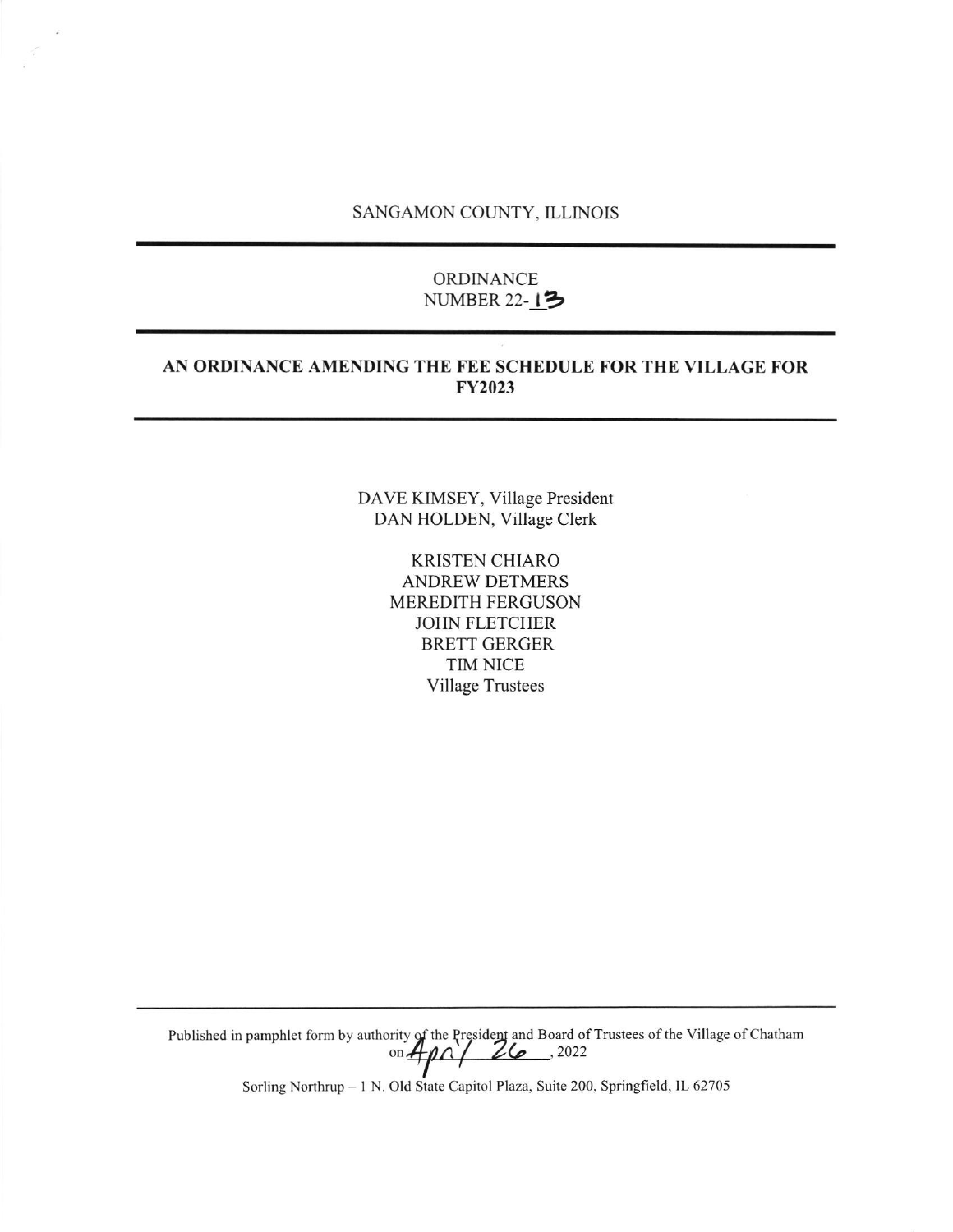# ORDINANCE NO. 22 -  $13$

## AN ORDINANCE AMENDING THE FEE SCHEDULE FOR THE VILLAGE FOR FY2023

WHEREAS, the Village of Chatham (hereinafter "Village") is an Illinois Municipal Corporation existing and operating under the Illinois Municipal Code and the laws ofthe State of Illinois; and

WHEREAS, the Village Code sets forth a fee schedule setting forth the fees and costs for certain permits, services, and the like in the Village; and,

WHEREAS, the Village wishes to amend its Fee Schedule is set forth in Exhibit A for fiscal year 2023; and,

WHEREAS, the Corporate Authorities of the Village believe it is in the best interest of the Village provide for the Fee Schedule as set forth herein.

NOW THEREFORE, BE IT ORDAINED by the President and Board of Trustees of the Village of Chatham, Sangamon County, Illinois, as follows:

Section 1. Recitals. The foregoing recitals shall be and are hereby incorporated into and made a part of this Ordinance as if fully set forth in this Section 1.

Section 2. Amendment to Village Code. The Village Code is hereby amended to include the fee schedule attached hereto as Exhibit A.

Section 3. Severability. In the event that any section, clause, provision, or part of this Ordinance shall be found and determined to be invalid by a court of competent jurisdiction, all valid parts that are severable from the invalid parts shall remain in full force and effect.

Section 4. Repeal and Savings Clause. All Ordinances or parts of Ordinances in conflict herewith are hereby repealed; provided, however, that nothing herein contained shall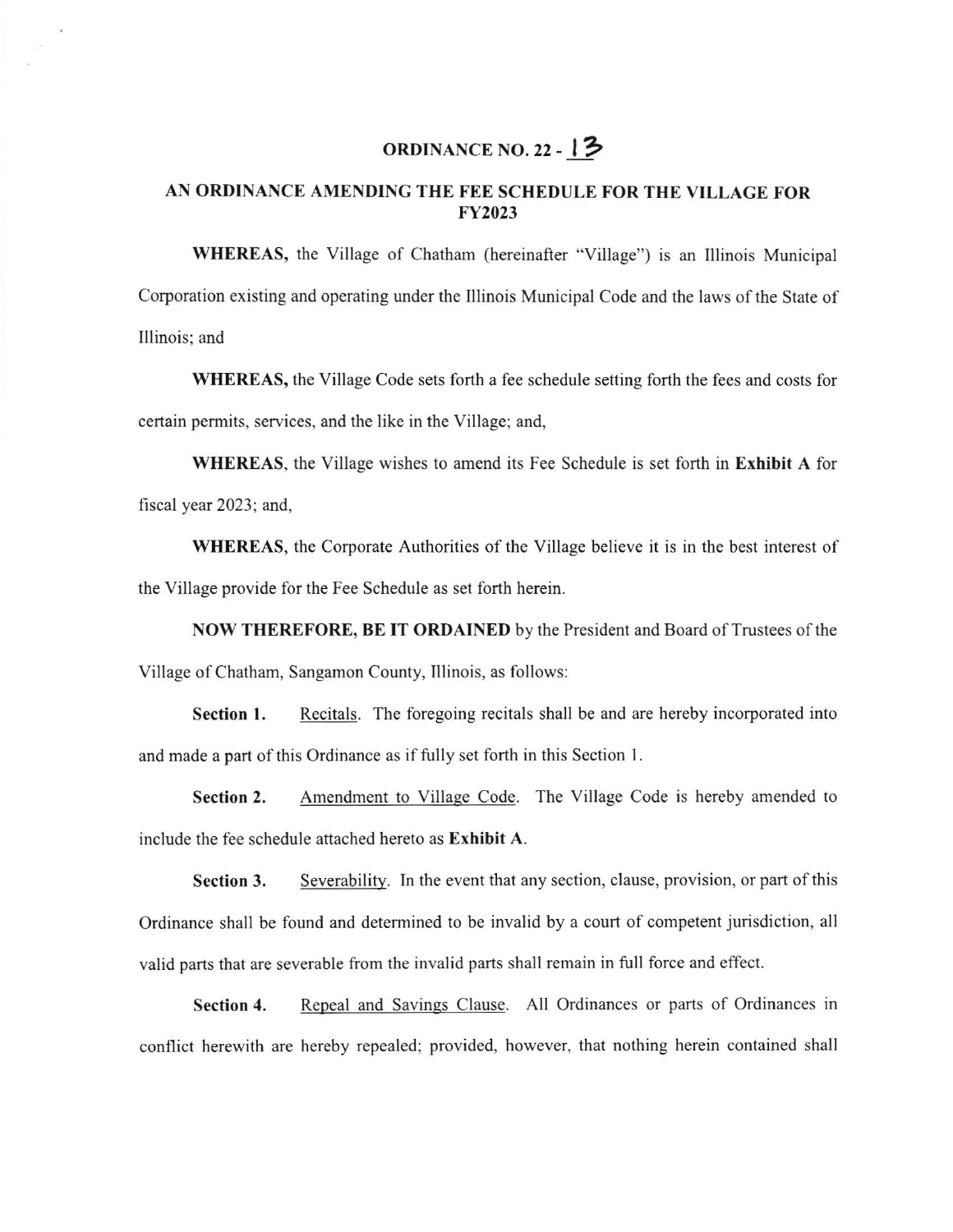affect any rights, action, or causes of action which shall have accrued to the Village of Chatham prior to the effective date of this Ordinance.

Section 5. Effectiveness. This Ordinance shall be in full force and effect from and after its passage, approval, and publication in pamphlet form as provided by law as of May 1, 2022.

|                       | <b>AYE</b> | <b>NAY</b> | <b>ABSTAIN</b> | <b>ABSENT</b> |
|-----------------------|------------|------------|----------------|---------------|
| <b>KRISTEN CHIARO</b> |            |            |                |               |
| <b>ANDREW DETMERS</b> |            |            |                |               |
| MEREDITH FERGUSON     |            |            |                |               |
| <b>JOHN FLETCHER</b>  |            |            |                |               |
| <b>BRETT GERGER</b>   |            |            |                |               |
| <b>TIM NICE</b>       |            |            |                |               |
| <b>DAVE KIMSEY</b>    |            |            |                |               |
| <b>TOTAL</b>          |            |            |                |               |

{|  $\epsilon$ 

**APPROVED** by the President of the Village of Chatham, Illinois this  $\frac{26}{4}$  day of  $\lambda$ Dave Kimsey, Village President

Village Clerk folden. an